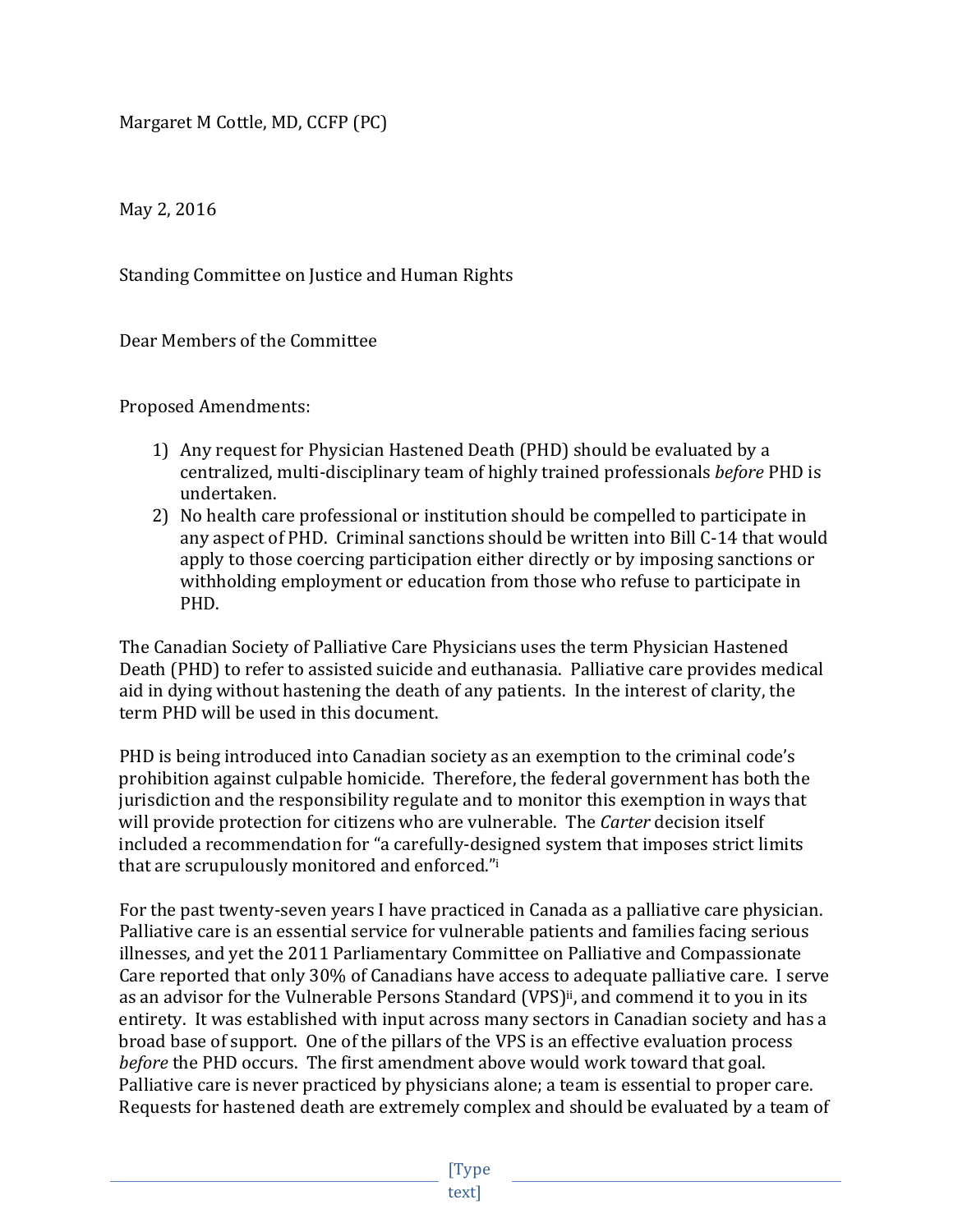trained professionals as well. Their mandate would be to explore these requests and to identify any aspects of the request that would be amenable to treatments acceptable to the patient but not yet implemented, or that stem from a lack of proper social supports. This need not be onerous or complicated. PHD is a serious, irreversible procedure and it is important that it is not undertaken without proper oversight. A centralized evaluation team would have additional benefits. Patients could self-refer to such a service and this would not only provide direct access to PHD, but would avoid difficulties involved when health care professionals choose not to participate in PHD due to clinical judgment or conscientious objection. A centralized system could also provide a better opportunity to monitor and to study all aspects of PHD and to modify regulations and procedures if problems are identified. This central system could be available by teleconference for remote areas, or teams could travel to remote communities as needed.

There has been an almost fanatical emphasis on "access" to PHD for anyone who wants it, almost for any reason, and too little attention paid to the real harm that will result from patients' and families' legitimate fears and subsequent avoidance of care. There are many Canadians who want absolutely nothing to do with PHD and who are fearful that they may have their deaths hastened without their consent—not an unreasonable fear if one considers studies from Belgium and the Netherlands where 25-30% of euthanasia deaths occur without patient consent.<sup>iiiiv</sup> These fears have an enormous impact on patient care. I remember very vividly, especially during the early years of my palliative care practice, that many patients and families would refuse to see us as consultants and that some colleagues would refuse to refer patients to us because of the perception that we represented "Dr. Death" and would hasten patients' deaths. This was tragic and continues to some extent even today. We know that we have tremendous relief to offer to patients and families on so many levels and it is very distressing to think about regressing to those days when our assistance was avoided.

An additional safeguard that could assuage some of these fears would be to require that PHD be carried out only in separate facilities that are regulated by the federal government and are not associated with the regular health care system. These separate spaces would not overly inconvenience anyone seeking PHD and could include the patient's home or mobile units, such as British Columbia's mobile mammography vans. In addition, both institutions and health care professionals must be allowed to opt out completely from any participation in PHD without fear of repercussions or sanctions of any kind. (See amendment 2 above.) This would provide "euthanasia-free zones" or safe spaces that are every bit as much a right for patients who want to be safe from possible non-consensual PHD as "access" is for those who wish to have PHD. It is interesting that there are many, many services for which patients have to travel some distance, such as radiotherapy, dialysis, specialized surgeries, and even some forms of medical imaging such as MRIs and there is no equivalent outrage at the thought of limiting access to those important services for patients. Access to even basic palliative care is not yet mandated, and it seems ludicrous to mandate access to PHD without first mandating *and funding* proper access to palliative care for all Canadians. In addition, patients should have the opportunity to choose to be treated by physicians and other health care professionals who have made principled, firm commitments to avoid all participation in PHD. This is